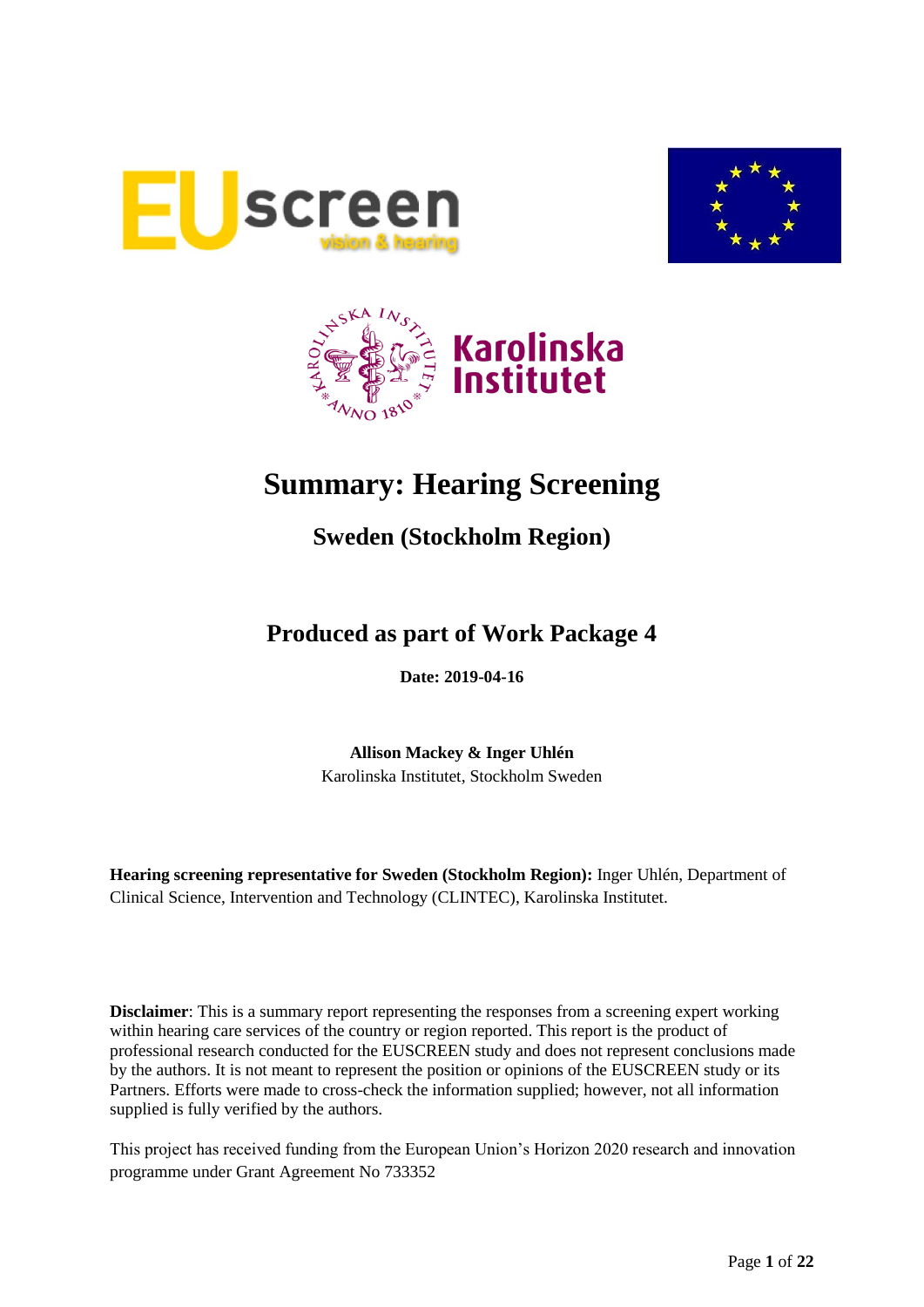

# **Table of Contents**

| 1.   |  |
|------|--|
| 1.1. |  |
| 1.2. |  |
| 1.3. |  |
| 2.   |  |
| 3.   |  |
| 3.1. |  |
| 3.2. |  |
| 3.3. |  |
| 3.4. |  |
| 4.   |  |
| 4.1. |  |
| 4.2. |  |
| 4.3. |  |
| 5.   |  |
| 5.1. |  |
| 5.2. |  |
| 5.3. |  |
| 6.   |  |
| 6.1. |  |
| 6.2. |  |
| 6.3. |  |
| 6.4. |  |
| 6.5. |  |
| 6.6. |  |
| 7.   |  |
| 7.1. |  |
| 7.2. |  |
| 7.3. |  |
| 7.4. |  |
| 7.5. |  |
| 7.6. |  |
| 8.   |  |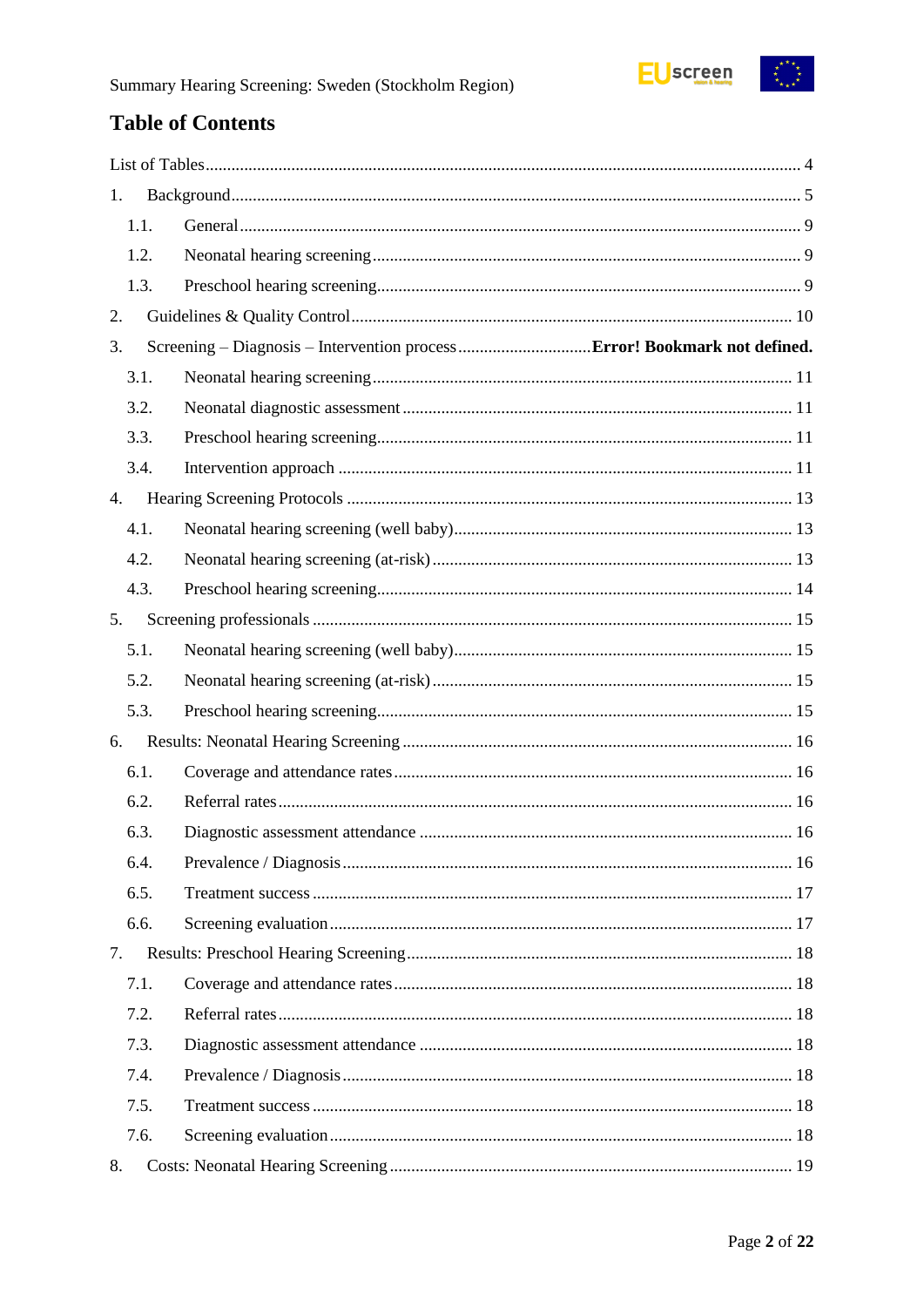

|     | 8.1. |  |
|-----|------|--|
|     | 8.2. |  |
|     | 8.3. |  |
|     | 8.4. |  |
|     | 8.5. |  |
|     | 8.6. |  |
| 9.  |      |  |
|     | 9.1. |  |
|     | 9.2. |  |
|     | 9.3. |  |
| 10. |      |  |
|     |      |  |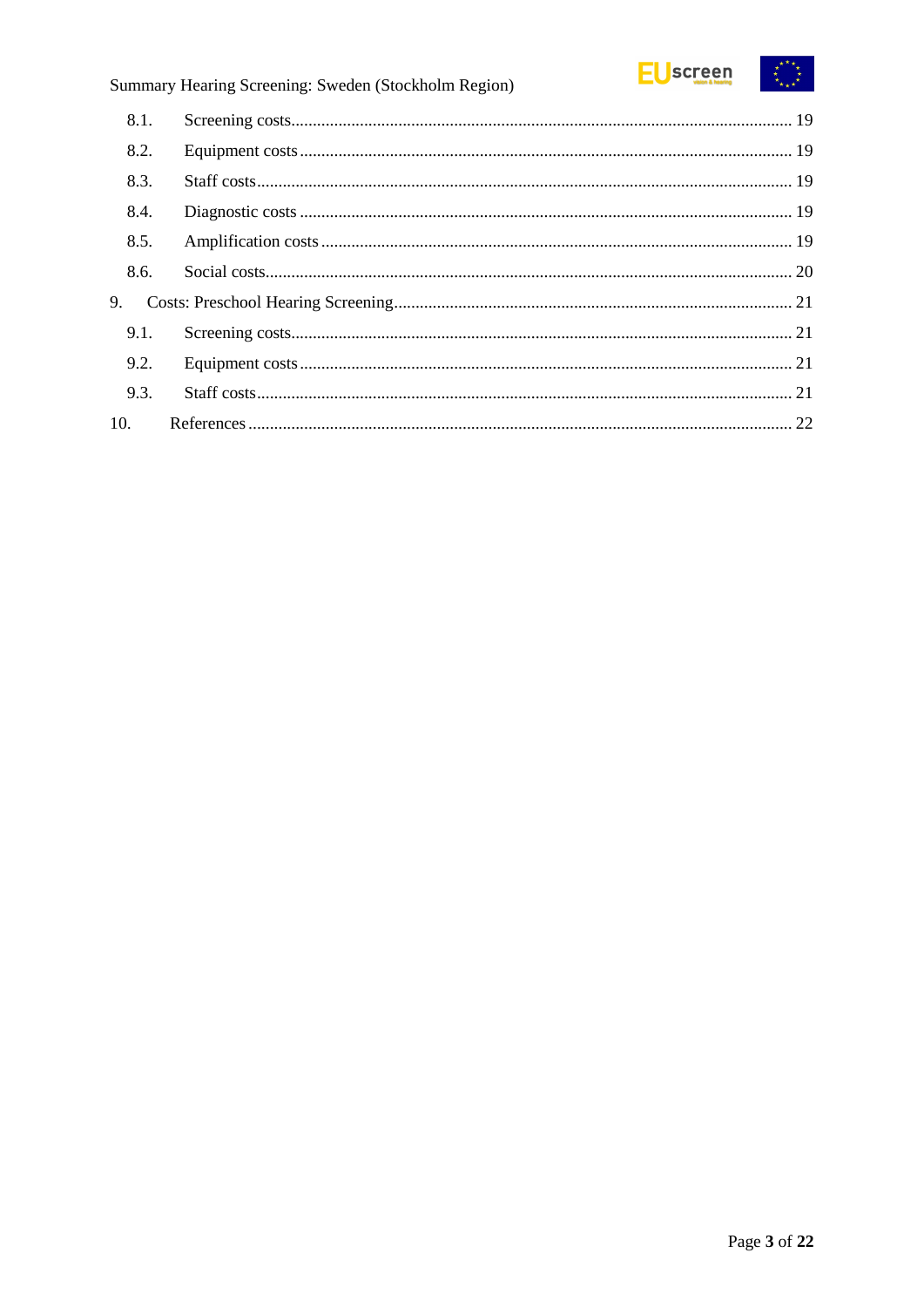



# <span id="page-3-0"></span>**List of Tables**

| Table 3: Screening process for preschool-age children in Stockholm region, Sweden 14                   |  |
|--------------------------------------------------------------------------------------------------------|--|
| Table 4: Referral rates for neonatal hearing screening among well, healthy infants in Stockholm        |  |
|                                                                                                        |  |
| Table 5: Prevalence rates of permanent hearing loss among neonates in Stockholm region, Sweden         |  |
|                                                                                                        |  |
| <b>Table 6:</b> Prevalence of permanent hearing loss among preschool-age children in Stockholm region, |  |
|                                                                                                        |  |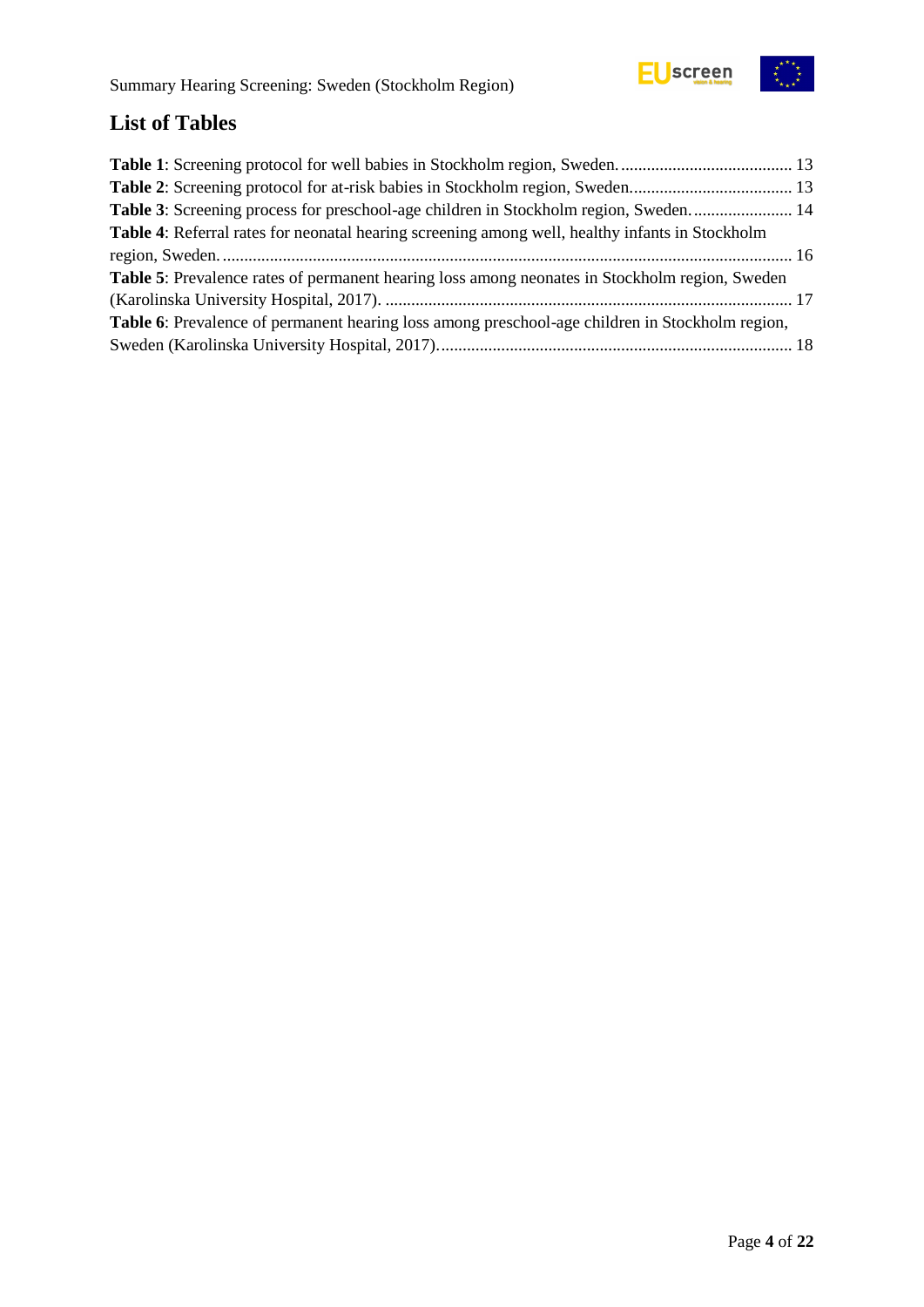# <span id="page-4-0"></span>**1. Glossary of Terms: Hearing Screening**

| <b>Abnormal test result</b>                     | A test result where a normal "pass" response could not be detected under<br>good conditions. The result on screening equipment may indicate "no<br>response," "fail," or "refer."                                                                                                                                                                                                                                                                                                                                                                                                                                                                                                                                                                                |
|-------------------------------------------------|------------------------------------------------------------------------------------------------------------------------------------------------------------------------------------------------------------------------------------------------------------------------------------------------------------------------------------------------------------------------------------------------------------------------------------------------------------------------------------------------------------------------------------------------------------------------------------------------------------------------------------------------------------------------------------------------------------------------------------------------------------------|
| <b>Attendance rate</b>                          | The proportion of all those invited for screening that are tested and receive<br>a result,<br>Invited for screening includes all those that are offered the<br>screening test.<br>Tested and receive a result could be a "pass" or "fail".<br>Attendance rate provides information on the willingness of families to<br>participate in screening.                                                                                                                                                                                                                                                                                                                                                                                                                |
| <b>Attendance rate in</b><br>first year of life | See definition of Attendance rate.<br>The calculation cut-off is after one year of life.                                                                                                                                                                                                                                                                                                                                                                                                                                                                                                                                                                                                                                                                         |
| <b>Compliance with</b><br>referral (percentage) | The percentage of those who are referred from screening to a diagnostic<br>assessment that actually attend the first diagnostic assessment.                                                                                                                                                                                                                                                                                                                                                                                                                                                                                                                                                                                                                      |
|                                                 | Percentage of compliance provides information on the willingness of<br>families to attend the diagnostic assessment after referral from screening.                                                                                                                                                                                                                                                                                                                                                                                                                                                                                                                                                                                                               |
| <b>Coverage</b>                                 | The proportion of those eligible for screening that are tested and receive a<br>result within a specific time.<br>Eligible for screening includes those within the population that are<br>covered under the screening or health care program.<br>Tested and receive a result could be a "pass" or "refer to<br>diagnostic assessment".<br>Specific time can be defined, such as 1 month after birth, 3 months<br>after birth, etc.<br>Coverage provides information on the overall effectiveness and timeliness<br>of a complete screening programme.<br>Factors such as being offered screening, willingness to participate, missed<br>screening, ability to complete the screen, and ability to document the<br>screening results will influence the coverage. |
| <b>Coverage in first</b><br>year of life        | See definition of Coverage.<br>The specific time is pre-defined as within the first year of life.<br>In other words, the coverage is the proportion of those eligible for<br>screening that complete the screening sequence to a final result within the<br>first year of life.                                                                                                                                                                                                                                                                                                                                                                                                                                                                                  |
| <b>False negatives</b>                          | The percentage of infants/children with a hearing loss (defined by the<br>target condition) that receive a result of "pass" during screening.                                                                                                                                                                                                                                                                                                                                                                                                                                                                                                                                                                                                                    |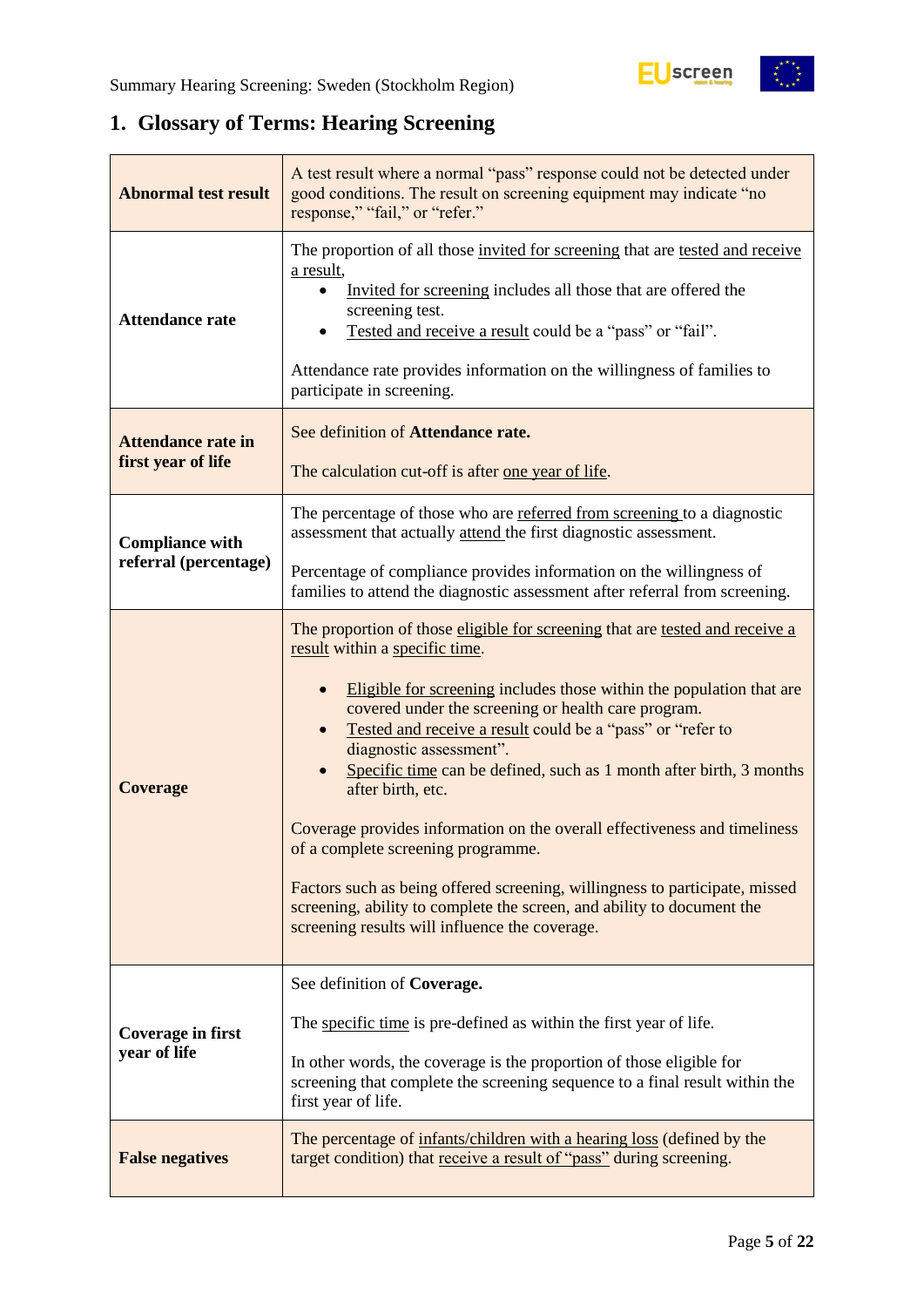

|                                             | Example: If 100 infants with hearing loss are screened, and 1 infant passes<br>the screening, the percentage of false negatives is 1%.                                                                        |
|---------------------------------------------|---------------------------------------------------------------------------------------------------------------------------------------------------------------------------------------------------------------|
|                                             | The percentage of infants/children with normal hearing that receive a<br>result of "fail" from the final screening test.                                                                                      |
| <b>False positives</b>                      | Example: If 100 infants with normal hearing are screened, and 3 infants<br>fail the screening and are referred for diagnostic assessment, the<br>percentage of false positives is 3%.                         |
| <b>Guidelines</b>                           | Recommendations or instructions provided by an authoritative body on the<br>practice of screening in the country or region.                                                                                   |
| <b>Hearing screening</b><br>professional    | A person qualified to perform hearing screening, according to the practice<br>in your country or region.                                                                                                      |
| <b>Inconclusive test</b><br>result          | A test result where a normal "pass" response could not be detected due to<br>poor test conditions.                                                                                                            |
| <b>Invited for screening</b>                | Offered screening.                                                                                                                                                                                            |
| <b>Outcome of hearing</b><br>screening      | An indication of the effectiveness or performance of screening, such as a<br>measurement of coverage rate, referral rate, number of infants detected,<br>etc.                                                 |
| <b>Permanent hearing</b>                    | A hearing impairment that is not due to a temporary or transient condition<br>such as middle ear fluid.                                                                                                       |
| loss                                        | Permanent hearing loss can be either sensorineural or permanent<br>conductive.                                                                                                                                |
| <b>Positive predictive</b>                  | The percentage of infants/children referred from screening who have a<br>confirmed hearing loss, as described by your protocol or guideline and<br>indicated in the <b>Target Condition</b> (see definition). |
| value                                       | For example, if 100 babies are referred from screening for diagnostic<br>assessment and 90 have normal hearing while 10 have a confirmed hearing<br>loss, the positive predictive value would be 10%.         |
| <b>Preschool or</b><br>(pre)school children | All children between 3-6 years of age.                                                                                                                                                                        |
| <b>Preschool or</b>                         | Screening that takes place during the time children are between 3-6 years<br>of age.                                                                                                                          |
| (pre)school screening                       | This refers to <i>any</i> hearing screening during this age. The location of the<br>screening is irrelevant to the definition.                                                                                |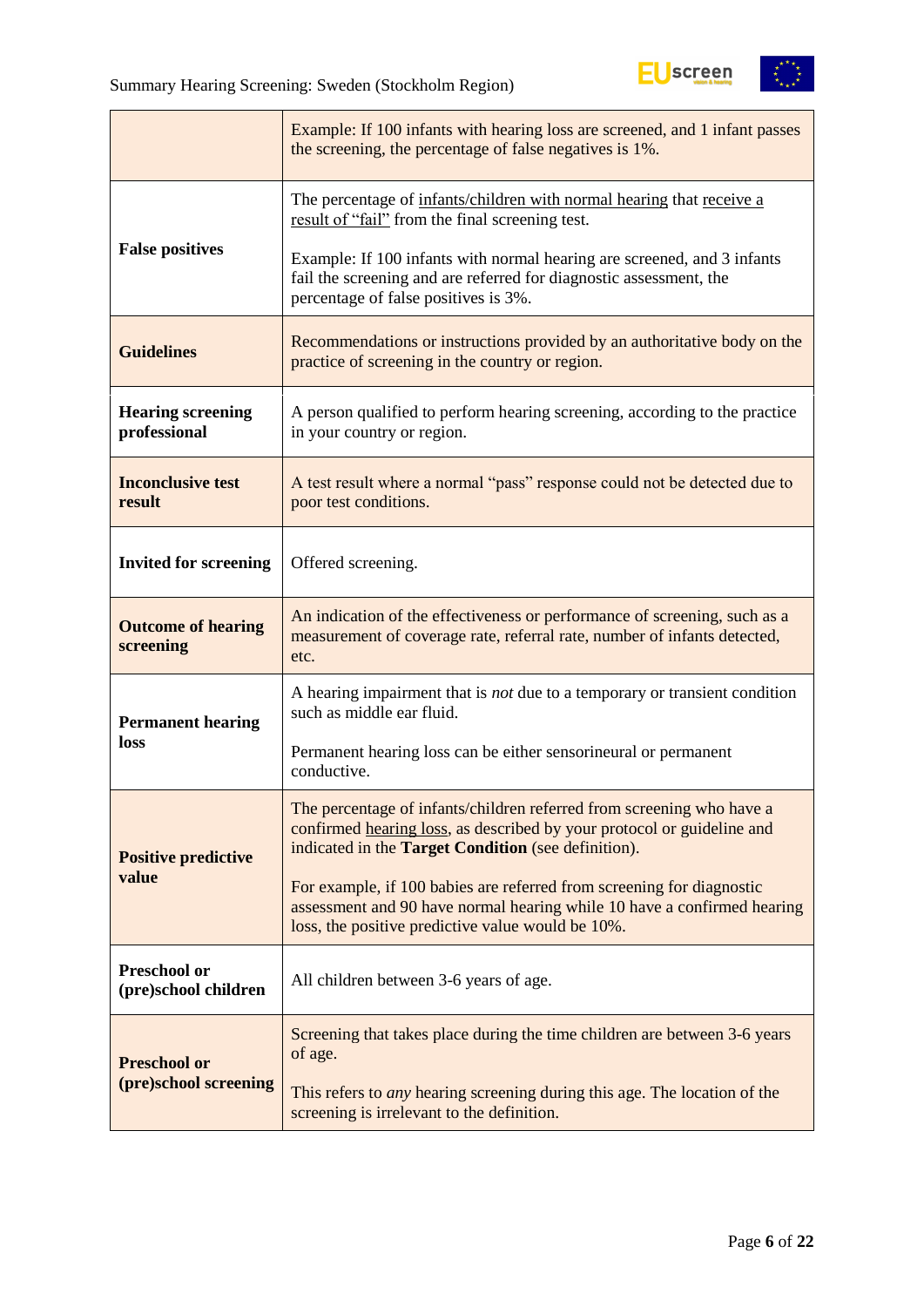

| <b>Prevalence</b>           | The number or percentage of individuals with a specific disease or<br>condition. Prevalence can either be expressed as a percentage, proportion,<br>or as the value per 1000 individuals within the same demographic.                                                                                                                                                                                                              |  |
|-----------------------------|------------------------------------------------------------------------------------------------------------------------------------------------------------------------------------------------------------------------------------------------------------------------------------------------------------------------------------------------------------------------------------------------------------------------------------|--|
| <b>Programme</b>            | An organized system for screening, which could be based nationally,<br>regionally or locally.                                                                                                                                                                                                                                                                                                                                      |  |
| <b>Protocol</b>             | Documented procedure or sequence for screening, which could include<br>which tests are performed, when tests are performed, procedures for<br>passing and referring, and so forth.                                                                                                                                                                                                                                                 |  |
| <b>Quality assurance</b>    | A method for checking and ensuring that screening is functioning<br>adequately and meeting set goals and benchmarks.                                                                                                                                                                                                                                                                                                               |  |
| Referral criteria           | A pre-determined cut-off boundary for when an infant/child should be re-<br>tested or seen for a diagnostic assessment.                                                                                                                                                                                                                                                                                                            |  |
|                             | For example, referral criteria may be "no response" at 35 dB nHL.                                                                                                                                                                                                                                                                                                                                                                  |  |
| <b>Risk babies / Babies</b> | All infants that are considered to be at-risk or have risk-factors for hearing<br>loss according to the screening programme.                                                                                                                                                                                                                                                                                                       |  |
| at-risk                     | Two common risk factors are admission to the neonatal-intensive care unit<br>(NICU) or born prematurely. However, other risk factors for hearing loss<br>may also be indicated in the screening programme.                                                                                                                                                                                                                         |  |
|                             | The percentage of infants/children with hearing loss that are identified via<br>the screening program.                                                                                                                                                                                                                                                                                                                             |  |
| <b>Sensitivity</b>          | For example, if 100 babies with hearing loss are tested, and 98 of these<br>babies are referred for diagnostic assessment while 2 pass the screening,<br>the sensitivity is 98%.                                                                                                                                                                                                                                                   |  |
|                             | The percentage of infants/children with normal hearing that pass the<br>screening.                                                                                                                                                                                                                                                                                                                                                 |  |
| <b>Specificity</b>          | For example, if 100 babies with normal hearing are tested, and 10 of these<br>babies are referred for diagnostic assessment and 90 pass the screening, the<br>specificity is 90%.                                                                                                                                                                                                                                                  |  |
| <b>Target condition</b>     | The hearing loss condition you are aiming to detect via your screening<br>programme. This includes:<br>The laterality of the condition, whether the program aims to detect<br>both unilateral and bilateral hearing loss or just bilateral hearing<br>loss.<br>The severity of the condition, whether the program aims to detect<br>$\bullet$<br>hearing loss $\geq$ 30 dB HL, $\geq$ 35 dB HL, $\geq$ 40 dB HL or $\geq$ 45 dB HL |  |
| <b>Well, healthy babies</b> | Infants who are <i>not</i> admitted into the NICU or born prematurely.<br>Well, healthy babies may or may not have additional risk factors for<br>hearing loss, according to the procedures indicated in the specific<br>screening programme.                                                                                                                                                                                      |  |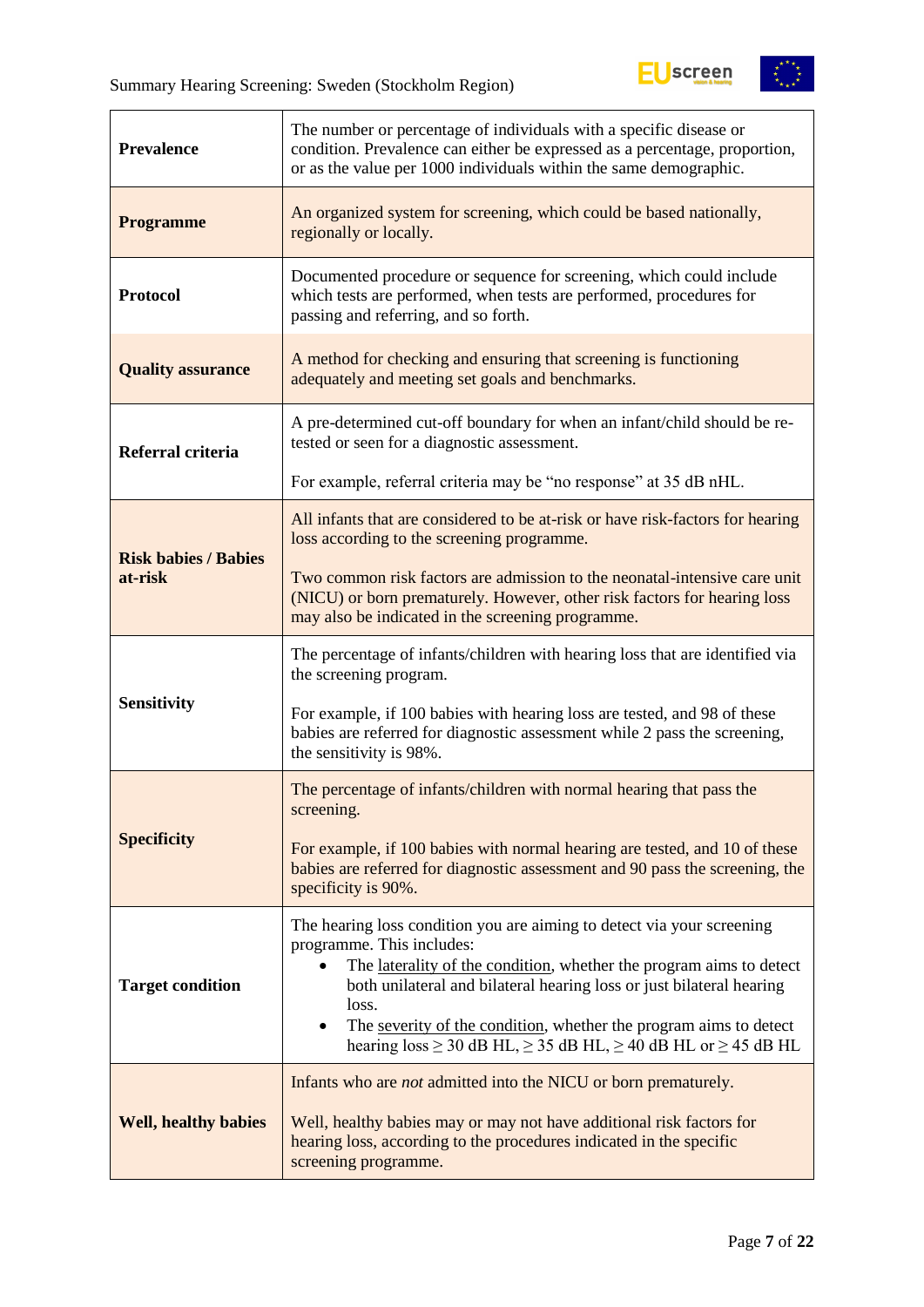

# **2. Abbreviations**

- ABR auditory brainstem response
- aABR automatic auditory brainstem response
- ANSD auditory neuropathy spectrum disorder
- ASSR auditory steady-state response
- CI cochlear implant
- CMV cytomegalovirus
- dB HL decibel hearing level
- dB nHL decibel normalized hearing level
- dB SNR decibel signal-to-noise ratio
- DPOAE distortion product otoacoustic emissions
- HA hearing aid
- NICU neonatal intensive care unit
- OAE otoacoustic emissions
- TEOAE transient-evoked otoacoustic emissions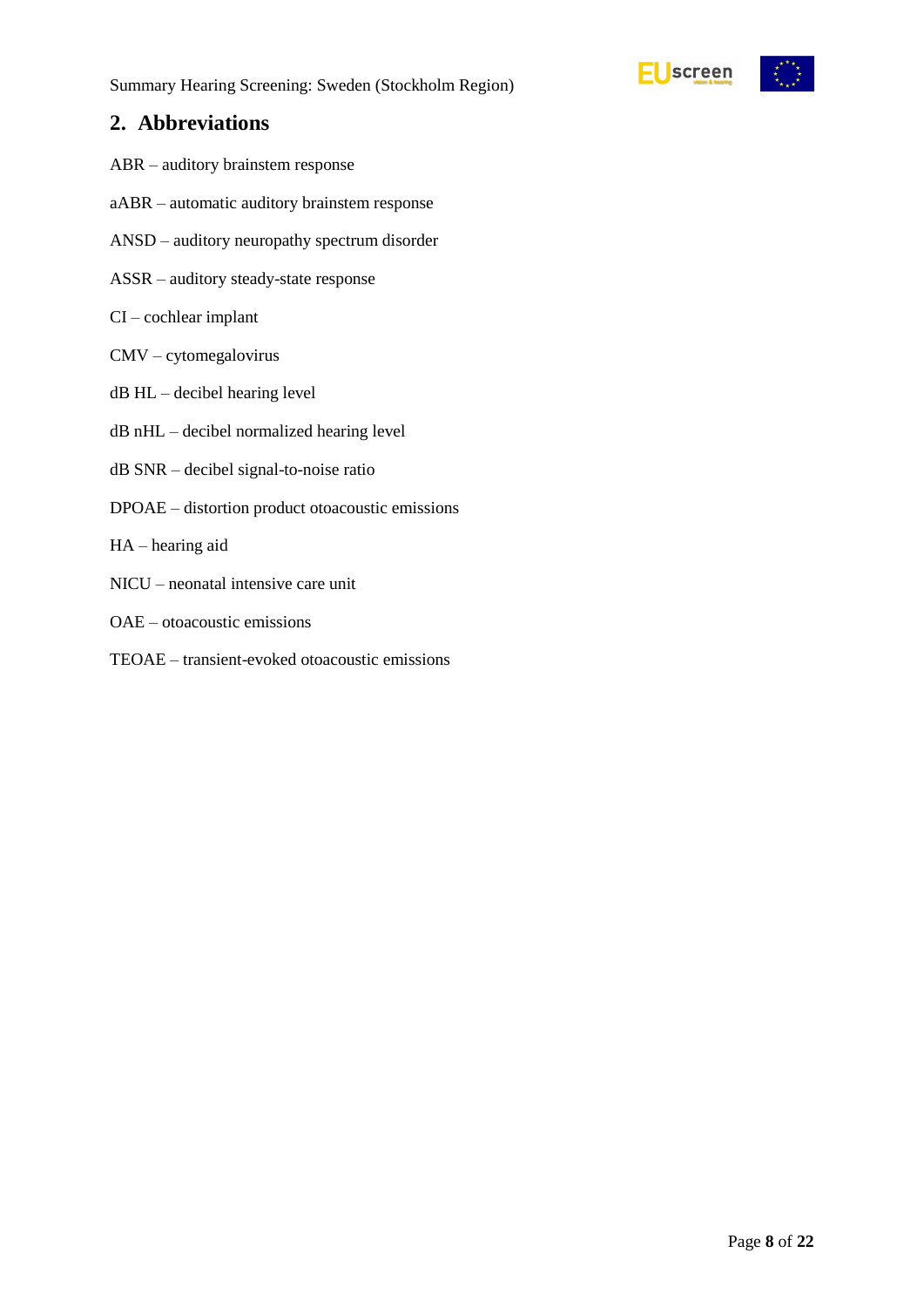

# **3. Background**

In Sweden, neonatal hearing screening and preschool hearing screening are organized regionally, though both screening programmes are nationally implemented. There are 27 regions of Sweden and each is responsible for organizing components of its own health care, including hearing screening.

The following report contains information with regards to hearing screening in the region of Stockholm. While all regions provide hearing screening and hearing screening programmes are quite similar, results are not reported nationally and protocols may differ slightly between regions.

# <span id="page-8-0"></span>**3.1. General**

Stockholm region, including the capital city of Stockholm and surround area, has a total area of 6524 km<sup>2</sup> with a population count of 2 303 417 in 2017. In the Stockholm region and in Sweden, each birth is registered. The number of births is 28 805 per year in Stockholm region and 115 416 per year in Sweden, acquired from 2017 national statistical data (Statistics Sweden, 2018)

The World Bank income classification categorizes Sweden as a high-income country (The World Bank, 2018). The gross domestic product (GDP) in 2015 was 627 000 SEK or approximately  $660\,000$ per capita for Stockholm region and 444 000 SEK or €42 000 per capita for all of Sweden in 2016 (Statistics Sweden, 2018).

From the World Health Organization (WHO) Global Health Expenditure Database, health expenditure for all of Sweden in 2015 was 5 600 USD or  $64839$  per capita (World Health Organization (WHO), 2018).

Data acquired from the 2016 United Nations Demographic Yearbook indicates an infant mortality rate of 2.5 per 1000 for the country of Sweden in 2015 (United Nations Statistical Division, 2016), and data from Statistics Sweden indicates an infant mortality rate of 2.4 per 1000 for 2017 (Statistics Sweden, 2018).

# <span id="page-8-1"></span>**3.2. Neonatal hearing screening**

In Stockholm region, neonatal hearing screening is conducted universally, with all babies in the region having access to hearing screening. Screening is not obligatory for parents. The universal programme for well and at-risk babies was first implemented in 1998. By 2008, neonatal hearing screening was implemented across the country (Swedish Agency for Health Technology Assessment and Assessment of Social Services (SBU), 2004; Socialstyrelsen, 2014). Neonatal hearing screening is not embedded in the Preventive Child Health Care screening system. Regions in Sweden provide funding for wellbaby screening, while hospitals provide the funding for screening infants at risk.

Regions may use different protocols for neonatal screening for both well babies at at-risk babies, and therefore tests performed and referral criteria may differ regionally. For example, regions may use aABR, OAE or both methods for screening.

## <span id="page-8-2"></span>**3.3. Preschool hearing screening**

In Sweden, preschool hearing screening exists regionally and is embedded in the general Preventive Child Health Care system. Similar to neonatal hearing screening, there are differences in preschool hearing screening across regions, as some regions may not screen hearing at age 4 years, though it is recommended in the guidelines for child health care.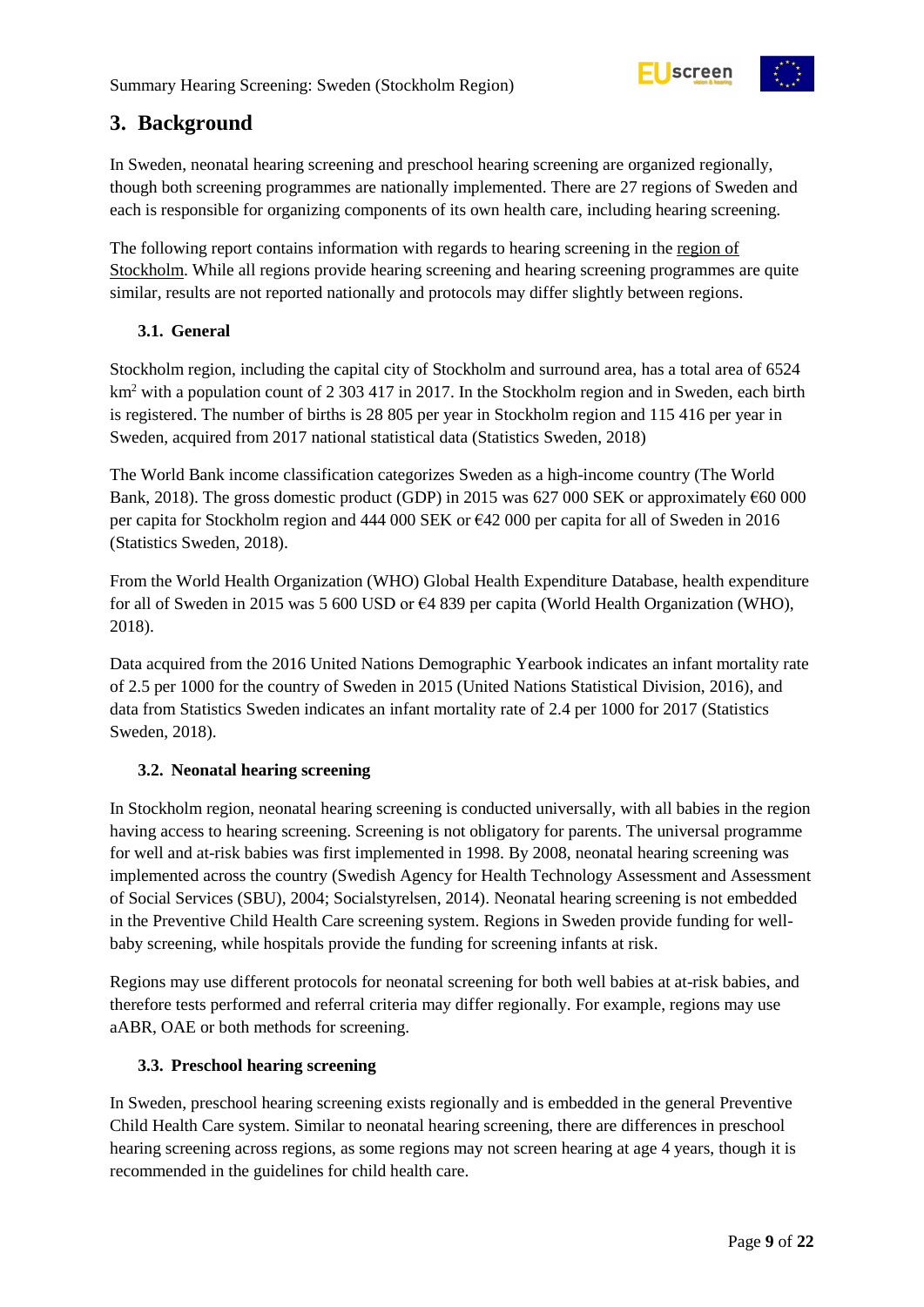



# <span id="page-9-0"></span>**4. Guidelines & Quality Control**

National guidelines for child health care exist in Sweden, including guidelines for childhood hearing screening (Socialstyrelsen, 2014). While national guidelines exist for Sweden, protocols for hearing screening are decided regionally. A protocol exists for neonatal hearing screening in Stockholm region (Riktlinjer för screeningpersonal vid hörselscreening för nyfödda, 2008 or Gudielines for staff performing newborn hearing screening, 2008)

The content of hearing screening programme was decided on by the public health organization, paediatricians and ENT specialists. The content of the programme was revised in 1998-2005 when neonatal hearing screening was implemented in Stockholm region and behavioural observational audiometry screening at 7-8 months, previously provided by child health care centres, was abandoned. Furthermore, the neonatal hearing screening protocol in Stockholm region was revised in 2016 when aABR screening was added to the protocol.

It is unknown who decides on the revisions, how revisions take place or how revisions are funded.

Quality assurance is of hearing screening programmes is not imposed by the government, though information is collected about hearing screening outcomes in Stockholm region.

Annual reports are available for Stockholm region (e.g., Karolinska University Hospital, 2018).

Studies have been performed on hearing screening in Stockholm region, including its effectiveness (e.g., Berninger & Westling, 2011).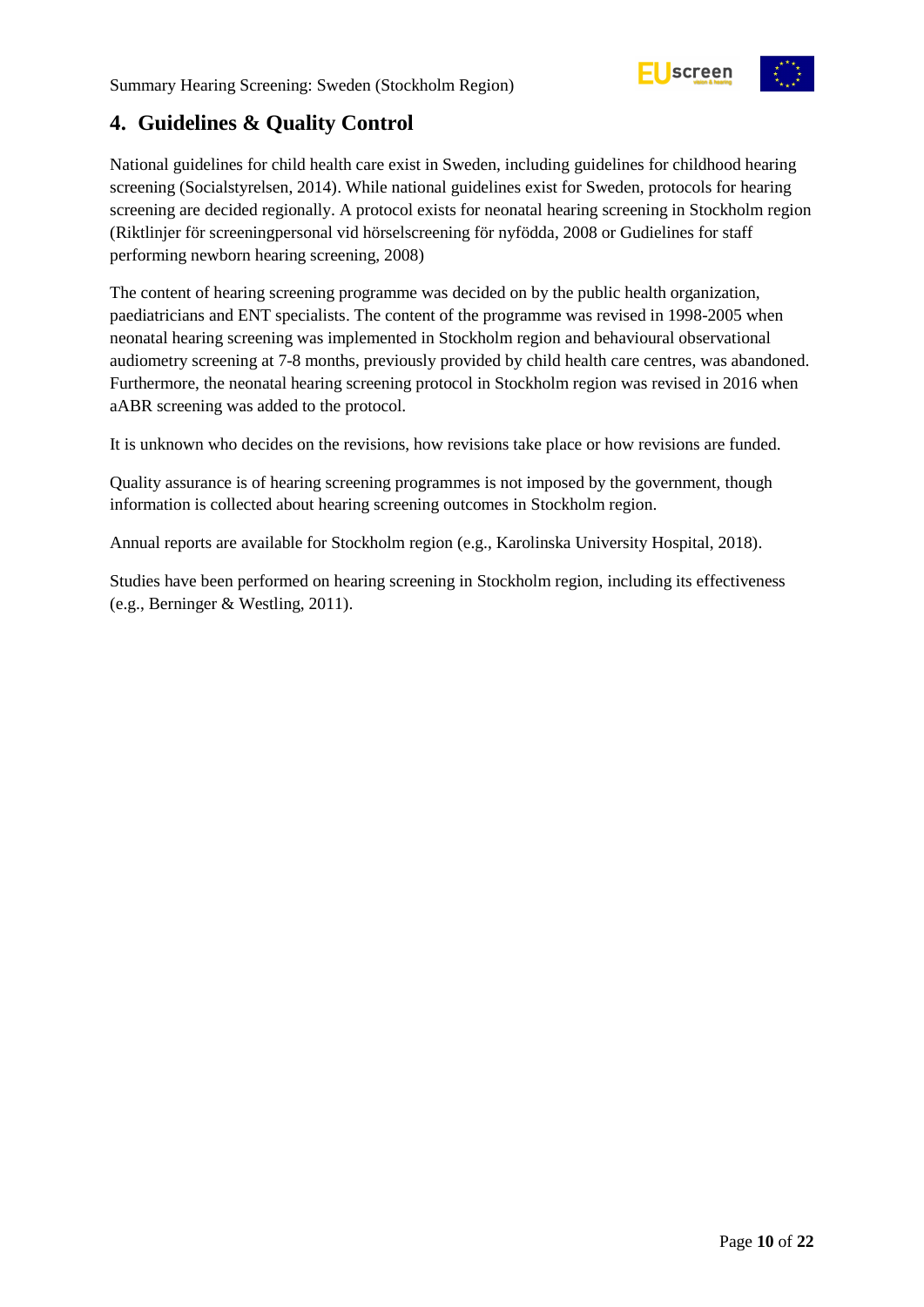

# <span id="page-10-0"></span>**5. Process: Screening, Diagnosis, Intervention**

## **5.1. Neonatal hearing screening**

In Stockholm region, well-babies and at-risk babies are screened in the in the hospital where the average length of stay after deliver is 1.8 days. Approximately 99.8 % of infants in Stockholm region are born in maternity hospitals and 70-80 infants per year (0.25%) are born at home. Staff in the maternity ward invite well-baby families directly to participate in neonatal hearing screening as part of routine care after delivery. For at-risk babies, invitation is by staff in the NICU or from the ENT/Audiology unit. Information about hearing screening is also provided to families prior to delivery.

In Stockholm region, at risk infants are defined as those with congenital infections (CMR, toxoplasmosis), taking ototoxic medications, meningitis, craniofacial malformations, and syndromes, in addition to infants admitted to the NICU and who are extremely premature. Babies who meet these conditions are screened using a different protocol because of the increased risk of auditory neuropathy and other retrocochlear hearing impairment. It is estimated that approximately 5% of infants are screened with the at-risk protocol.

The prevalence of CMV infections and meningitis among neonates is not known.

Neonatal hearing screening for well babies should be completed before 4 weeks of age. For infants atrisk, screening should also be completed by 4 weeks of age or by discharge.

The target condition for screening for well and at-risk babies is a unilateral or bilateral hearing loss greater than 30 dB HL. For at-risk babies, the target condition also includes auditory neuropathy.

## <span id="page-10-1"></span>**5.2. Neonatal diagnostic assessment**

The diagnostic assessment tests performed after neonatal hearing screening referral are clinical ABR and ASSR.

The diagnostic assessment of well-babies should be performed before 3 months of age. For at-risk infants, there is no recommended maximum age, but the test should be performed as soon as possible depending on the child's medical condition.

## <span id="page-10-2"></span>**5.3. Preschool hearing screening**

Preschool-age hearing screening takes place at child health care centres when children are 4 years old and at school when the children are 6 years old.

Children are invited to participate in hearing screening by the child health care centres through a letter.

The target condition for preschool-age screening is a bilateral or unilateral hearing loss of  $>25$  dB HL from 500 to 4000 Hz. For school-age screening, the target condition is a bilateral or unilateral hearing loss of >20 dB HL from 500 to 6000 Hz.

## <span id="page-10-3"></span>**5.4. Intervention approach**

In Stockholm region, treatment options available include grommets, hearing aids, bone conductive devices, and cochlear implants. Infants are fitted with hearing aids from less than 6 months of age and infants are fitted with cochlear implants from 6-12 months of age or older.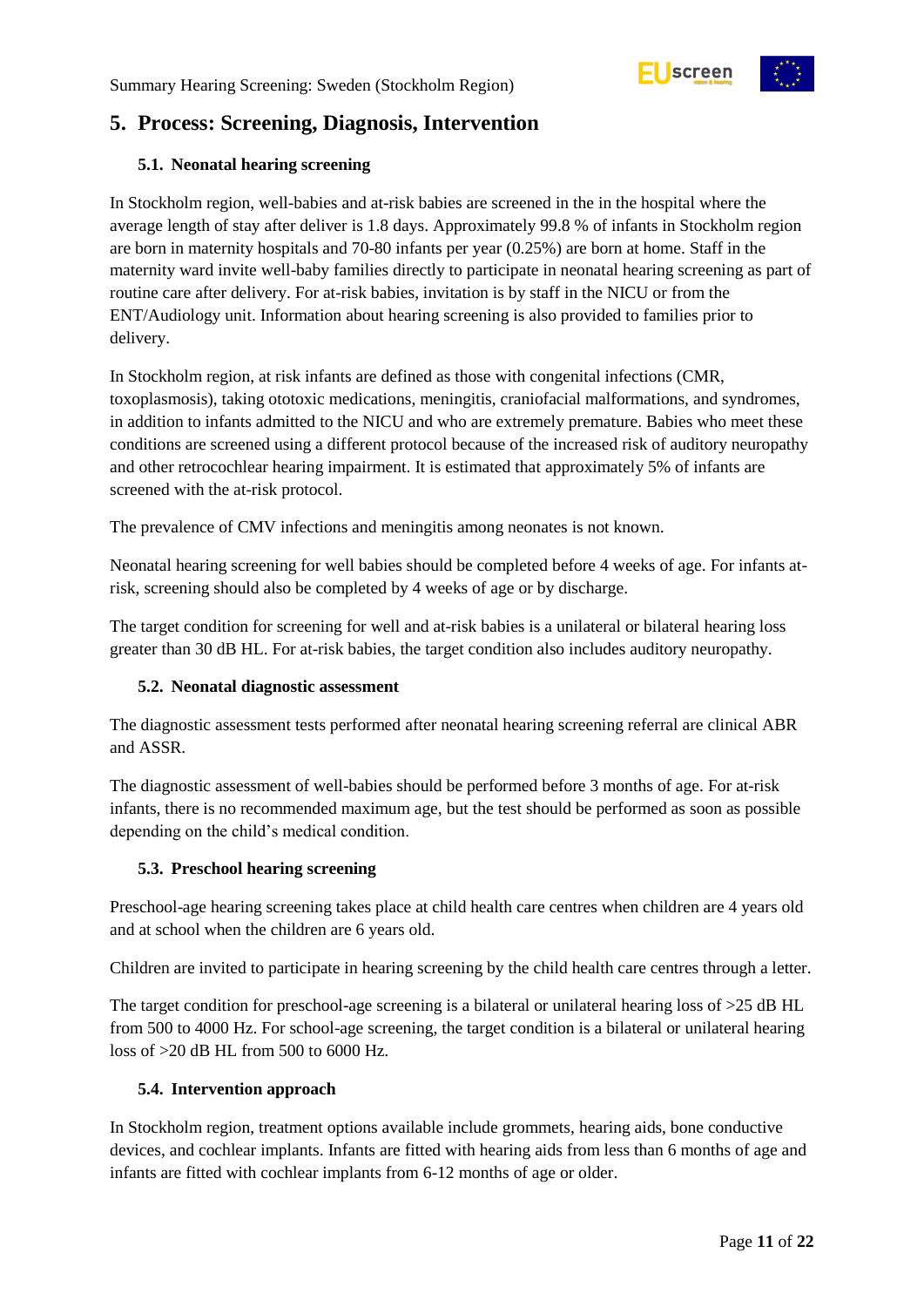

The hearing aid fitting criteria in Stockholm region is a bilateral hearing loss of >25 dB HL or a unilateral hearing loss of >40 dB HL.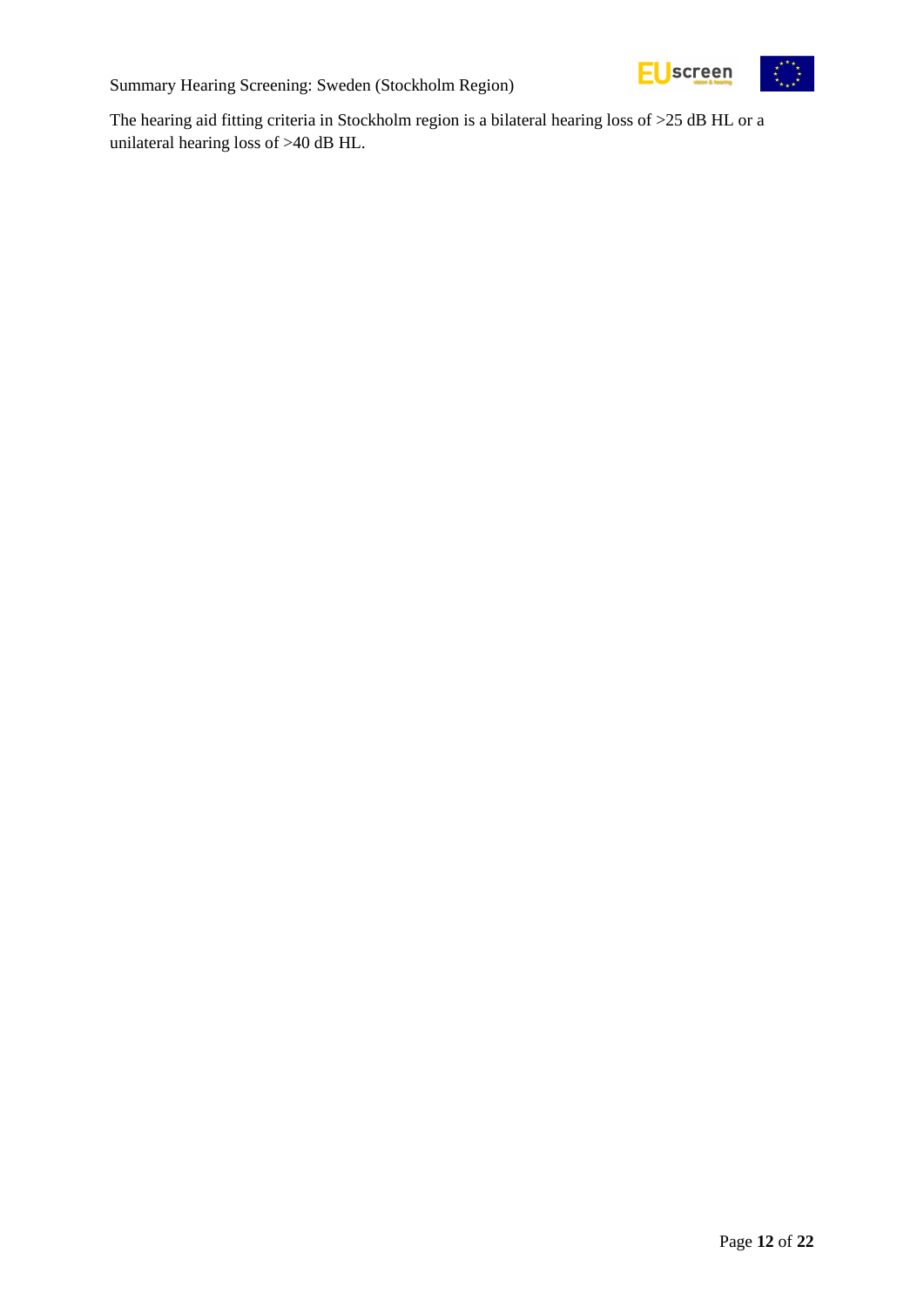

# <span id="page-12-0"></span>**6. Protocols**

Hearing screening protocols are described for neonatal hearing screening (well and at-risk) as well as for preschool hearing screening when applicable.

- The Test performed is the screening technique used
- The Age of the child is indicated in hours, days, months or years
- Referral criteria may be the lack of an OAE response at specified frequencies, a responsewaveform repeatability constant, the absence of an aABR response at a specified intensity, or an absent behavioural response at a specified intensity. Referral criteria may be defined within a protocol or limited based on the device used.
- The Device is the screening device used.
- Unilateral Referrals indicates whether children are referred if only one ear fails screening.
- The Location is where the screening takes place

## <span id="page-12-1"></span>**6.1. Neonatal hearing screening (well)**

The process for neonatal hearing screening for well babies is described in Table 1. A 3-step OAE and aABR protocol is in effect. The first OAE is performed in the maternity hospital typically before discharge. Infants that do not pass the initial OAE are rescreened in the maternity hospital. If the infant fails the second OAE, a third rescreening of OAE takes place in the audiology department before the age of 4 weeks. Infants that do not pass the third OAE screen are directly screened with aABR in the same appointment.

| <b>Test</b>      | Age           | Referral criteria       | <b>Device</b> | <b>Unilateral</b><br>Referrals? | Location       |
|------------------|---------------|-------------------------|---------------|---------------------------------|----------------|
| OAE1             | $24-72$ hours | 4 dB SNR, $3/4$ freqs & | Otodynamics   | Yes                             | Maternity ward |
| OAE <sub>2</sub> | 2 weeks       | 70% reproducibility     |               | Yes                             | Maternity ward |
| OAE3             | $<$ 4 weeks   |                         |               | Yes                             | Audiology dept |
| aABR             | $<$ 4 weeks   | $30$ dB nHL             | Accuscreen    | Yes                             | Audiology dept |

<span id="page-12-3"></span>**Table 1:** Screening protocol for well babies in Stockholm region, Sweden.

#### <span id="page-12-2"></span>**6.2. Neonatal hearing screening (at-risk)**

The screening process for at-risk infants is described in Table 2. These infants are screened with both OAE and aABR. At-risk infants that fail aABR are referred directly for a diagnostic assessment. Atrisk infants that fail OAE but pass aABR are called back at one year of age.

<span id="page-12-4"></span>**Table 2:** Screening protocol for at-risk babies in Stockholm region, Sweden.

| <b>Test</b> | Age           | Referral criteria                                         | <b>Device</b> | <b>Unilateral</b><br><b>Referrals?</b> | Location       |
|-------------|---------------|-----------------------------------------------------------|---------------|----------------------------------------|----------------|
| aABR        | ASAP after 35 | 30 dB nHL (aABR),                                         | Accuscreen.   | Yes                                    | NICU or        |
| $+ OAE$     | weeks gest.   | 4 dB SNR at $3/4$ freqs $\&$<br>70% reproducibility (OAE) | Otodynamics   |                                        | Audiology dept |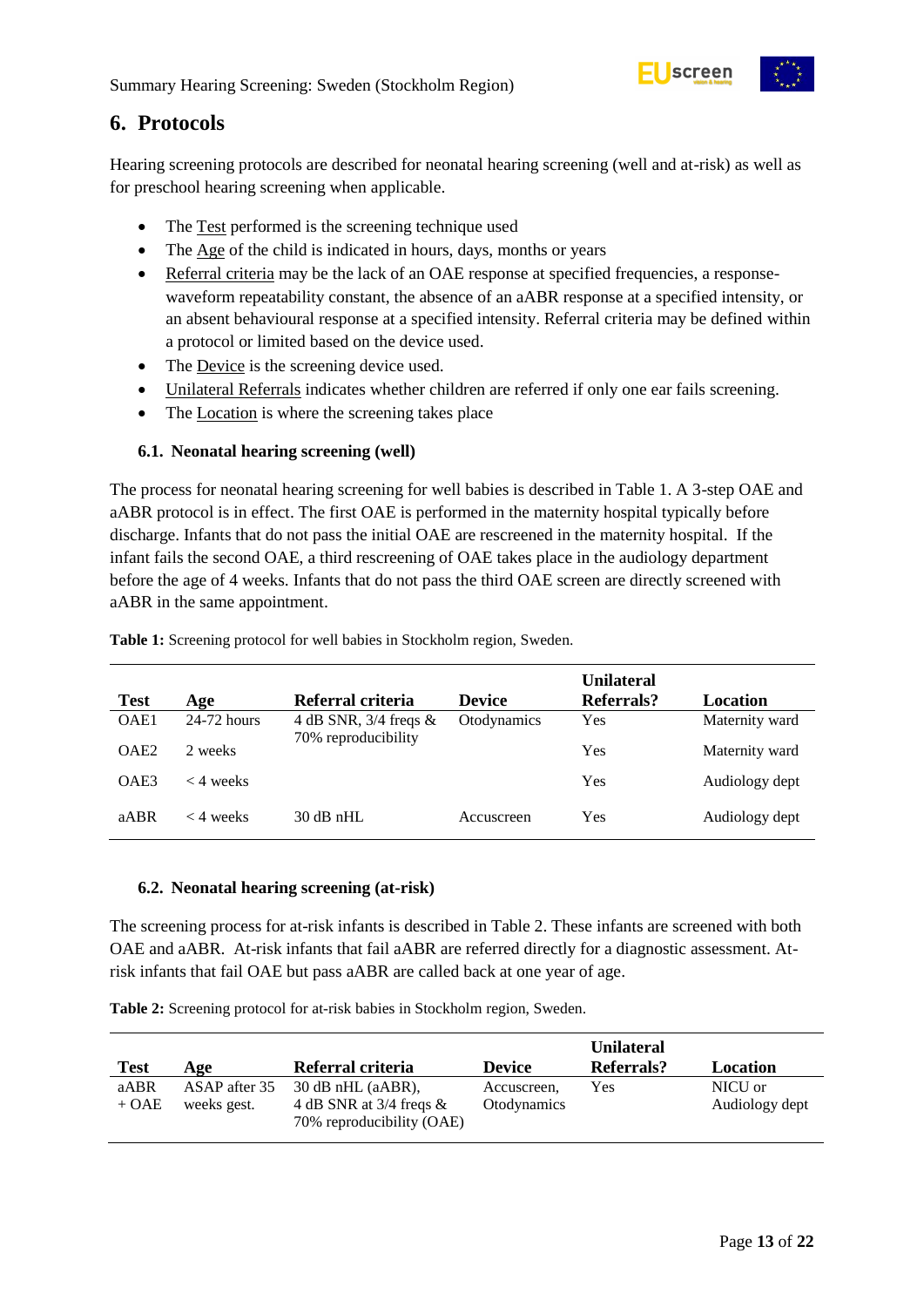

#### <span id="page-13-0"></span>**6.3. Preschool hearing screening**

The screening procedure for preschool-age hearing screening is described in Table 3. If the child meets the referral criteria, they are rescreened before being referred for a diagnostic assessment.

<span id="page-13-1"></span>**Table 3:** Screening process for preschool-age children in Stockholm region, Sweden.

| <b>Test</b>           | Age     | Referral criteria                              | Location     |
|-----------------------|---------|------------------------------------------------|--------------|
| Pure-tone audiometry1 | 4 years | 30 dB HL or worse at 2 frequencies or 40 dB HL | Child health |
|                       |         | or worse at 1 frequency                        | care centers |
|                       |         | (0.5, 1, 2, and 4 kHz)                         |              |
| Pure-tone audiometry2 |         |                                                |              |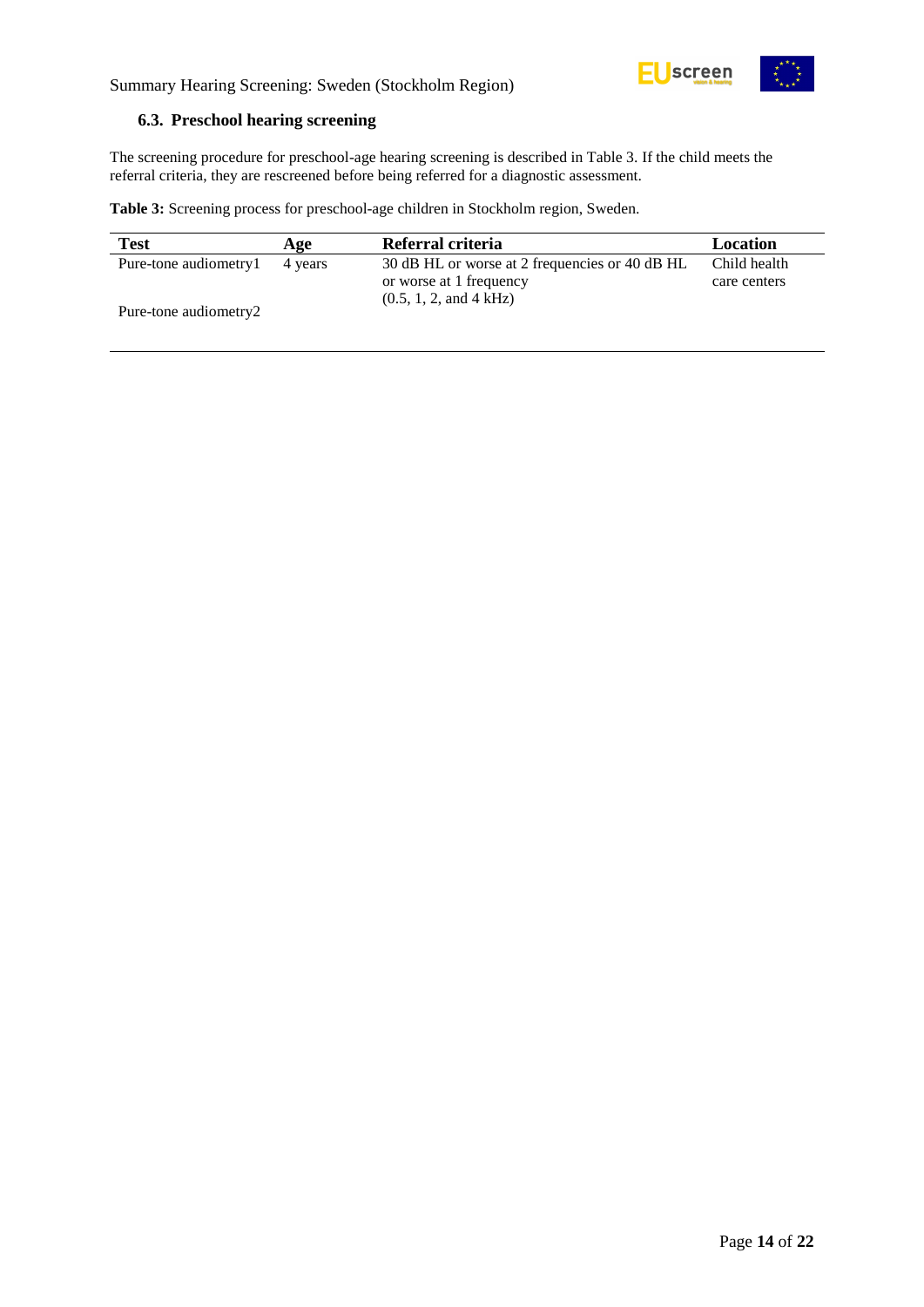



# <span id="page-14-0"></span>**7. Professionals**

## <span id="page-14-1"></span>**7.1. Neonatal hearing screening (well)**

Screening for well babies is performed by nurses, midwives, assistant nurses or audiologists. When screening was first implemented, a training session was held including a full day of lectures, followed by practical training. Theoretical and clinical training of professional staff is also held when a new device is added to the protocol.

Today there is no specific training programme or certification requirement for new staff, but new screeners are trained on the job by experienced staff. On-the-job training takes approximately 4 weeks. Screening results (specifically referral rates) are assessed for each screener to monitor inexperienced staff. Furthermore, a yearly seminar is held where screeners are invited to attend to hear about updated methodology as well as yearly performance results and feedback.

#### <span id="page-14-2"></span>**7.2. Neonatal hearing screening (at-risk)**

Screening for at-risk infants is also performed by nurses, midwives, assistant nurses or audiologists. Training is the same as for staff performing well-baby screening (see section 5.1, above).

#### <span id="page-14-3"></span>**7.3. Preschool hearing screening**

Preschool hearing screening is performed by nurses with special training. Training on hearing screening for these nurses is not indicated.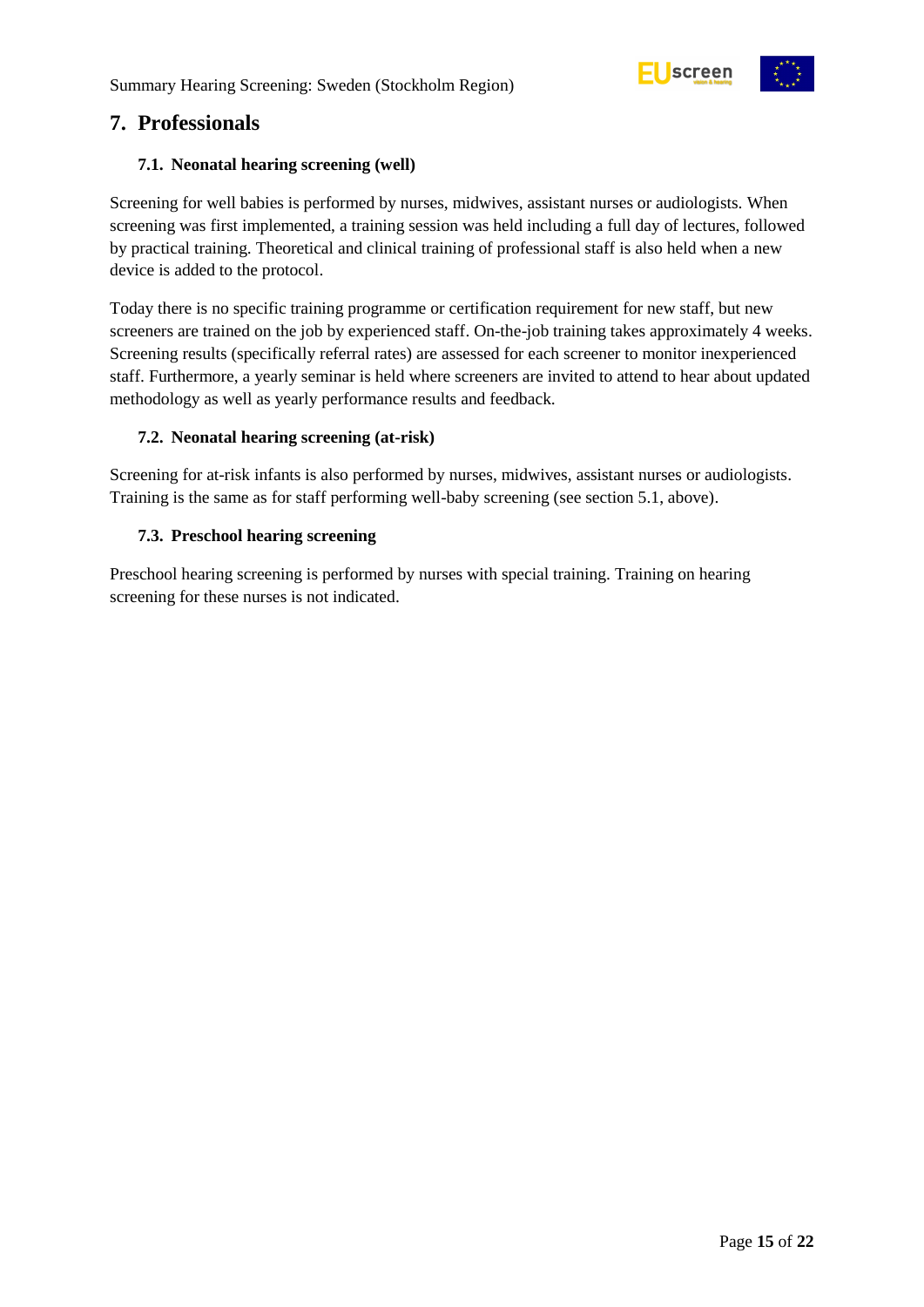

# <span id="page-15-0"></span>**8. Results: Neonatal Hearing Screening**

## <span id="page-15-1"></span>**8.1. Coverage and attendance rates**

In Stockholm region, the birth registry is connected to the neonatal hearing screening database. This system allows for all infants to be offered hearing screening, even if they are missed in the maternity hospital before discharge. Infants registered in Stockholm region without a screening result are sent a letter offering hearing screening. If the family does not respond after two letters are sent, the infant's well-baby clinic is informed. Using this method and the data available in the screening registry it can be determined that 100% of families of infants born in Stockholm region are offered hearing screening. It was reported that only 1 infant was missed being offered screening in 2017 (Karolinska University Hospital, 2018).

Out of all infants offered screening in Stockholm region, 98% have an initial hearing screening result. The reasons that infants may not be screened vary, and include parental refusal, infant death, if the family moves from the region, or if the infant was born and screened in a maternity hospital outside of Stockholm region (Karolinska University Hospital, 2018).

Exact attendance rates for OAE2 and OAE3 are not available; however, high attendance rates are presumed due to the procedure of booking the follow-up directly at the screening appointment.

Data for at-risk infants are not available; however, given the data collected for all infants in Stockholm region, it can be determined that more than 99% of at-risk infants are invited for neonatal screening.

#### <span id="page-15-2"></span>**8.2. Referral rates**

Referral rates for Stockholm region are calculated from 2017 data and presented in Table 4. Data are estimated calculations due to the fact that NICU infants are included in the percentages but do not follow the complete well baby protocol and are referred to the Audiology Department for screening.

<span id="page-15-5"></span>

| Table 4: Referral rates for neonatal hearing screening among well, healthy infants in Stockholm region, Sweden. |  |
|-----------------------------------------------------------------------------------------------------------------|--|
|-----------------------------------------------------------------------------------------------------------------|--|

| <b>Test</b>      | <b>Referral Rate</b> |  |
|------------------|----------------------|--|
| OAE1             | 3.5%                 |  |
| OAE <sub>2</sub> | 31%                  |  |
| OAE3             | 73%                  |  |
| aABR             | 60%                  |  |

Referral rates assuming 100% attendance at each step.

In total, the referral rate for well-babies to a diagnostic assessment after the screening process was 0.32% in 2017.

Data for at-risk infants are not available.

In total 0.46% of all neonates received a diagnostic assessment in 2017

#### <span id="page-15-3"></span>**8.3. Diagnostic assessment attendance**

The compliance rate for a diagnostic assessment after neonatal hearing screening was 97% in 2017 and is generally estimated to be >95% annually.

#### <span id="page-15-4"></span>**8.4. Prevalence / Diagnosis**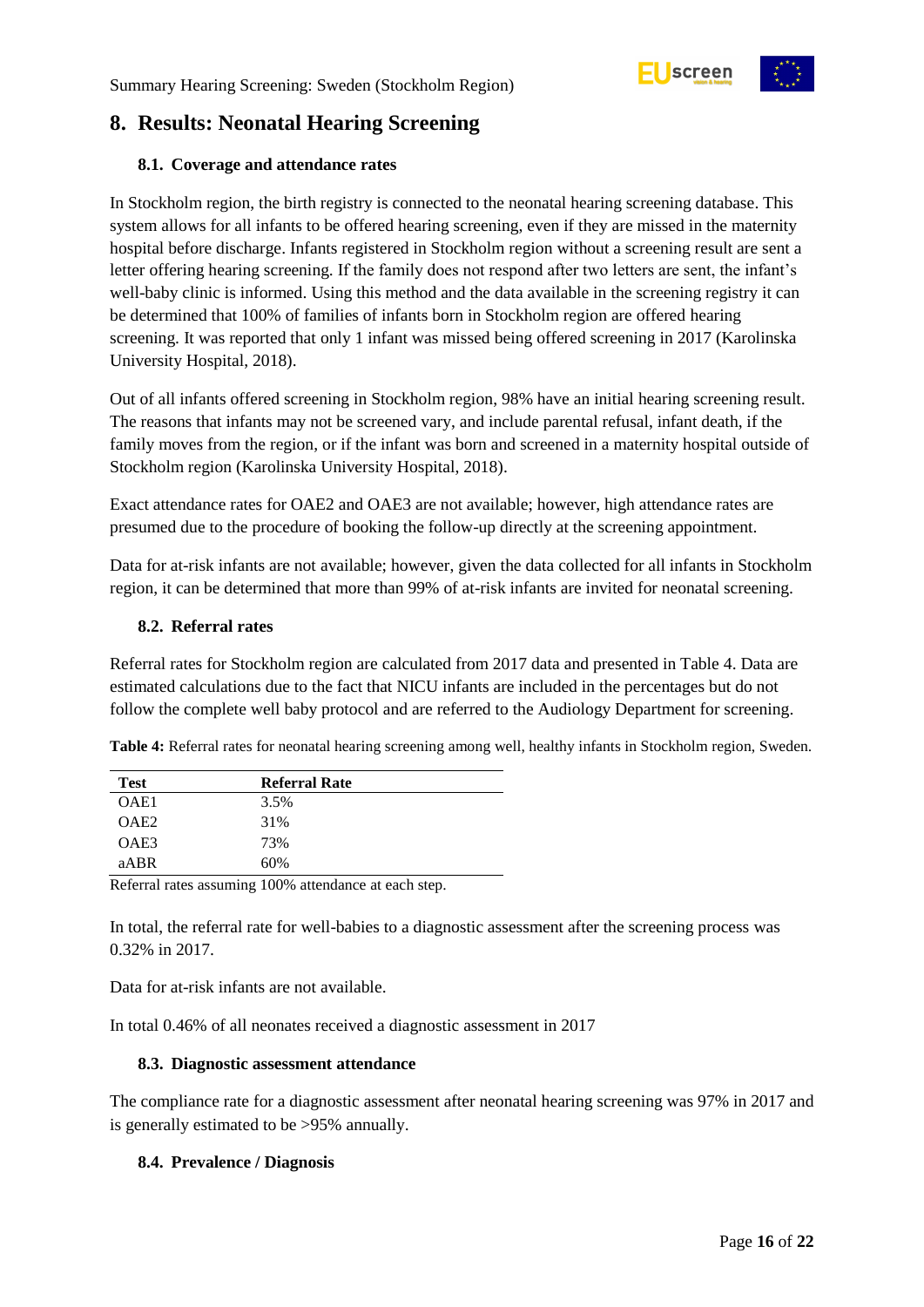

The prevalence rate values of permanent hearing loss among neonates in Stockholm region is presented in [Table 5](#page-16-3) based on calculated estimates (AudioHab database, 2017). About 30-40 children are diagnosed with hearing impairment each year after neonatal hearing screening. Data are calculated from a database *AudioHab* within Karolinska University Hospital, where all children with a hearing loss diagnosis in Stockholm region are registered.

<span id="page-16-3"></span>**Table 5:** Prevalence rates of permanent hearing loss among neonates in Stockholm region, Sweden (Karolinska University Hospital, 2017).

|                                | <b>Bilateral</b> |                 | Unilateral      |                 |
|--------------------------------|------------------|-----------------|-----------------|-----------------|
|                                | $\geq$ 40 dB HL  | $\geq 80$ dB HL | $\geq$ 40 dB HL | $\geq 80$ dB HL |
| Prevalence (per 1000 neonates) |                  | $0.2 - 0.3$     |                 | $0.1 - 0.2$     |

The percentage of infants diagnosed with permanent hearing loss in Stockholm region after neonatal hearing screening is the same as for prevalence rates in [Table 5.](#page-16-3)

## <span id="page-16-0"></span>**8.5. Treatment success**

Data are unavailable regarding how many children with neonatal hearing impairment are fitted with hearing aids per year in Stockholm region. It is estimated that around 25-40 infants with neonatal hearing impairment are fitted with cochlear implants per year in Stockholm region (Cochlear Implant Team, Karolinska University Hospital, 2017)

## <span id="page-16-1"></span>**8.6. Screening evaluation**

In a cohort of 440 children ages 2-9 years old with hearing impairment, 15% had passed neonatal hearing screening; however, this does not account for late-onset or acquired hearing loss (Persson, 2013).

The percentage of false positives after neonatal hearing screening for well babies is estimated to be 4% after 2xOAE and 2% after aABR. It is roughly estimated that the positive predictive value of a refer result is 80-90% after the multistep OAE and aABR protocol for well babies.

Sensitivity is estimated to be very high, but cannot be determined accurately due to existence of delayed-onset and acquired hearing losses. Specificity is estimated at around 95%, depending on clinical routines and test staff.

<span id="page-16-2"></span>For at-risk infants, positive predictive value of a refer result is likely to be lower than for well babies due to feeding tubes, malformations, and smaller ears that may contribute to more false responses. The sensitivity is expected to be high, similar to well babies.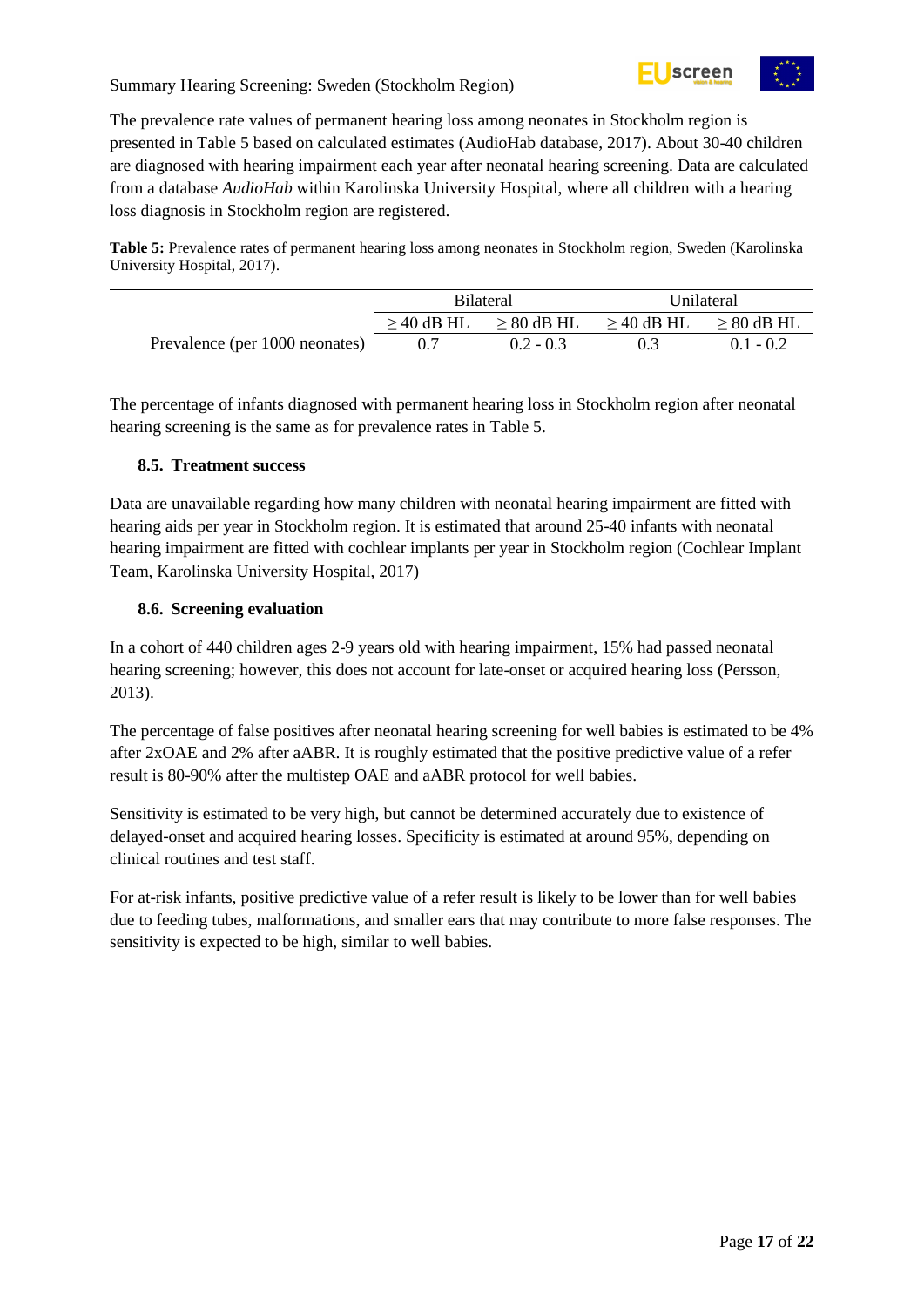

# **9. Results: Preschool Hearing Screening**

#### <span id="page-17-0"></span>**9.1. Coverage and attendance rates**

It is estimated that >99% of children age 4 are invited for preschool hearing screening, as this is part of the child health care system in Stockholm region. The coverage rate and attendance rates are roughly estimated to be >90% though data are not available.

#### <span id="page-17-1"></span>**9.2. Referral rates**

These data are unavailable.

#### <span id="page-17-2"></span>**9.3. Diagnostic assessment attendance**

These data are unavailable.

#### <span id="page-17-3"></span>**9.4. Prevalence / Diagnosis**

The prevalence rates of permanent hearing loss among preschool-age children in Stockholm region is presented in [Table 6](#page-17-6) based on calculated estimates (Karolinska University Hospital, 2017). As indicated in section 6.4, data are calculated from a database *AudioHab* within Karolinska University Hospital, where all children with a hearing loss diagnosis in Stockholm region are registered.

<span id="page-17-6"></span>**Table 6**: Prevalence of permanent hearing loss among preschool-age children in Stockholm region, Sweden (Karolinska University Hospital, 2017).

|                                        | <b>Bilateral</b> |         |         | Unilateral |           |           |
|----------------------------------------|------------------|---------|---------|------------|-----------|-----------|
|                                        | > 25             | >40     | > 80    | > 25       | >40       | $\geq 80$ |
|                                        | dB HI            | $dB$ HL | $dB$ HL | dB HL      | dB HL     | dB HL     |
| Prevalence per 1000 children           | $2 - 3$          |         | $0.5 -$ |            | $0.5 - 1$ | $0.3 -$   |
| (Karolinska University Hospital, 2017) |                  |         | 07      |            |           |           |

#### <span id="page-17-4"></span>**9.5. Treatment success**

Information on 3-4-year-old hearing screening is unknown.

## <span id="page-17-5"></span>**9.6. Screening evaluation**

The percentage of false negatives for preschool hearing screening is believed to be low and sensitivity is high, though these data are unavailable. The percentage of false positives is roughly estimated to be >25% given that children often perform better in a quite clinical environment or had temporary ear problems during screening.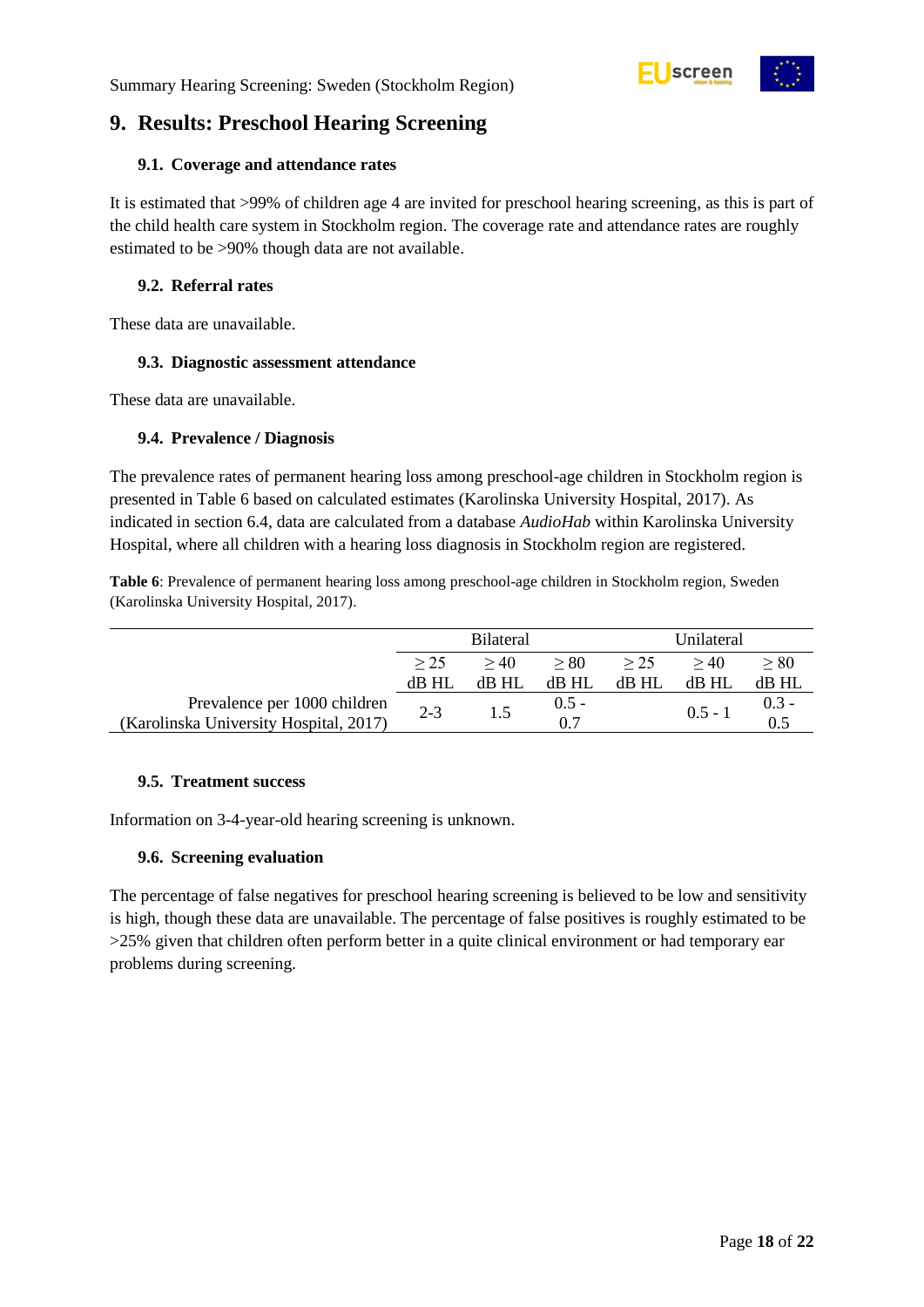

# <span id="page-18-0"></span>**10. Costs: Neonatal Hearing Screening**

Neonatal hearing screening in Stockholm region is free of charge for parents. There is no financial reward when parents attend hearing screening, and there is no penalty for those who do not attend hearing screening.

There has not been a cost effectiveness analysis completed in Stockholm region.

## <span id="page-18-1"></span>**10.1. Screening costs**

It is estimated that neonatal hearing screening costs 50€ per well-baby (Karolinska University Hospital internal budget, *source unverified*). Screening costs for at-risk babies is unknown.

## <span id="page-18-2"></span>**10.2. Equipment costs**

## (*Information extracted to protect commercially sensitive data*)

A screening device is expected to be replaced every 10 years. The maintenance costs or cost of disposables are unknown.

## <span id="page-18-3"></span>**10.3. Staff costs**

Most hearing screening professionals perform screening as part of their daily work; therefore, there are several in every maternity hospital, though exact numbers are unavailable.

It is estimated that the annual salary of a screening professional is 350 000 SEK ( $\epsilon$ 33 000), plus an additional 50% of salary is paid to the government by employers for social security (HR Department, Karolinska University Hospital, 2017). The hourly salary is estimated at 350 SEK.

The cost for higher education for a doctor is 1 200 000 SEK or approximately  $\epsilon$ 113 000 (as cited by SACO Swedish Confederation for Professional Associations). The cost for nursing education is unknown.

## <span id="page-18-4"></span>**10.4. Diagnostic costs**

The cost for a diagnostic assessment is a separate cost and not included in the cost of screening. This cost is not indicated.

## <span id="page-18-5"></span>**10.5. Amplification costs**

In Stockholm region, all children with hearing loss are treated. Children may not be fitted with cochlear implants if deaf parents refuse this type of intervention.

The total cost for hearing aids, including the device and associated services for the first year is estimated to be around 50 000 SEK. The costs associated with hearing aid treatment after the first year is on average 20 000 SEK per year and child, based on the total cost for the intervention program including speech therapy, family support etc. (Karolinska University Hospital, 2018).

For cochlear implants, the cost of the first year of treatment is 350 000 SEK including the device and associated services (surgery, programming, rehabilitation, etc.) (Karolinska University Hospital, 2018). The cost of cochlear implant treatment after the first year is estimated to 20 000 to 30 000 SEK per year and child.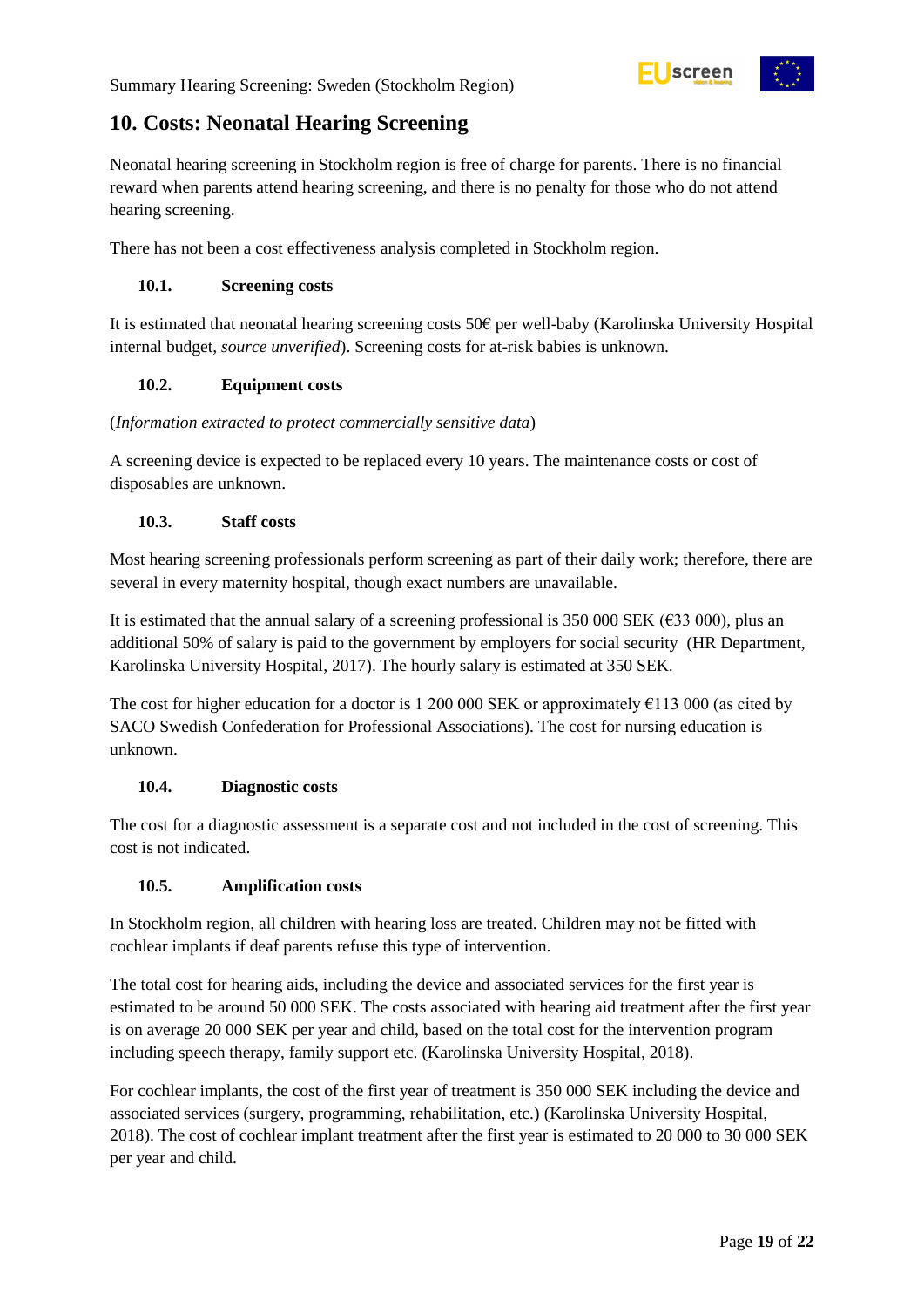

## <span id="page-19-0"></span>**10.6. Social costs**

There are 5 specialized schools in Sweden with primary and secondary education. There is one uppersecondary (high-school) that teaches in sign language. Around 600 students attend one of these schools (Specialpedagogiska skolmyndigheten, 2018).

The cost per child to attend a specialized school is around 900 000 SEK per year. The cost for a normal hearing child to attend a mainstream primary school is around 100 000 SEK per year. The total cost of mainstream primary school in Sweden is 98 000 000 SEK (Skolverket, 2018).

In mainstream schools, technical support systems are available for children with hearing aids or cochlear implants. Assistant teachers spend part of their time working with hard of hearing children, depending on the need and their availability.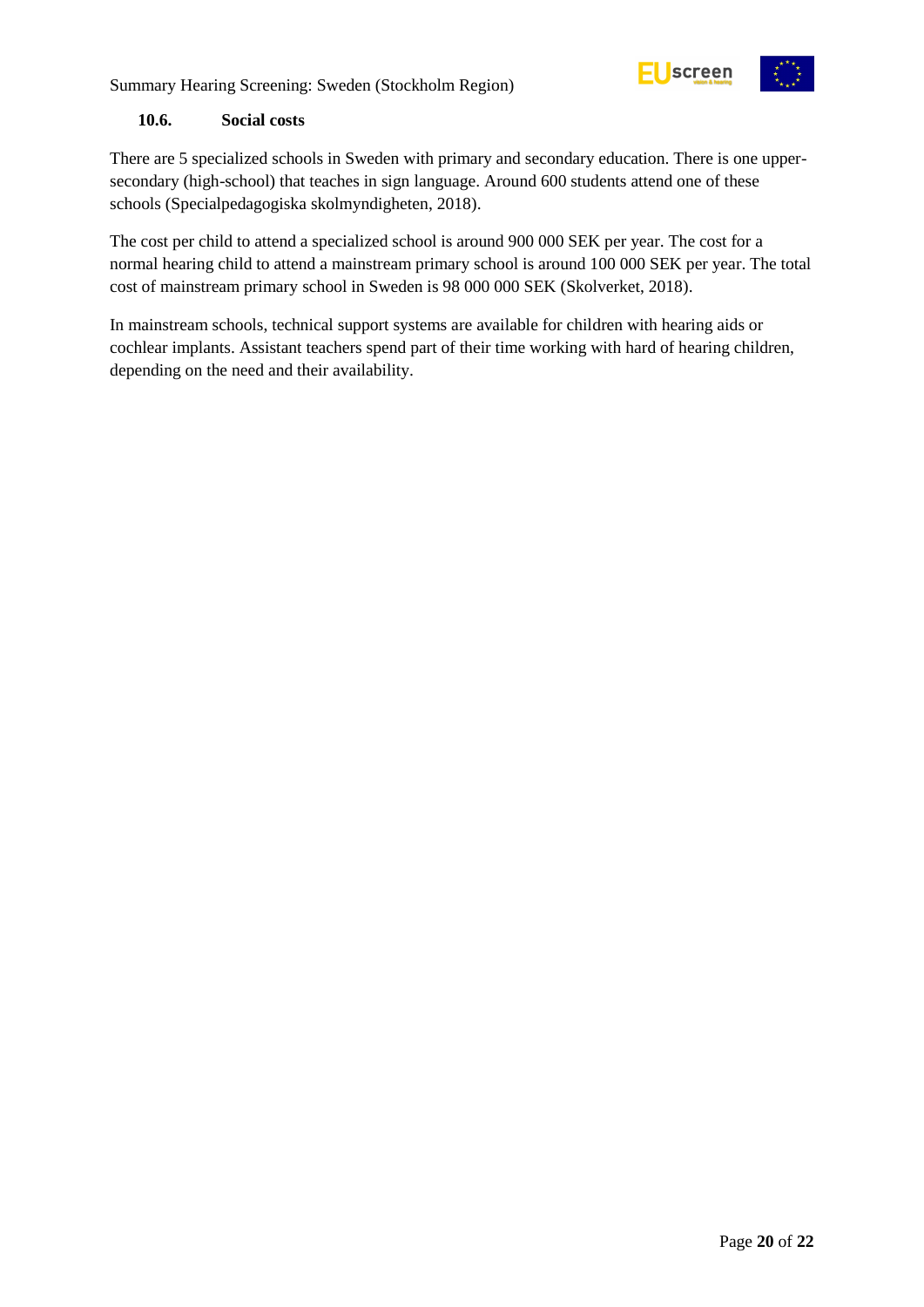# <span id="page-20-0"></span>**11. Costs: Preschool Hearing Screening**

# <span id="page-20-1"></span>**11.1. Screening costs**

Screening costs for 4-year old hearing screening are unknown.

#### <span id="page-20-2"></span>**11.2. Equipment costs**

Screening costs for 4-year old hearing screening are unknown.

# <span id="page-20-3"></span>**11.3. Staff costs**

Screening costs for 4-year old hearing screening are unknown.